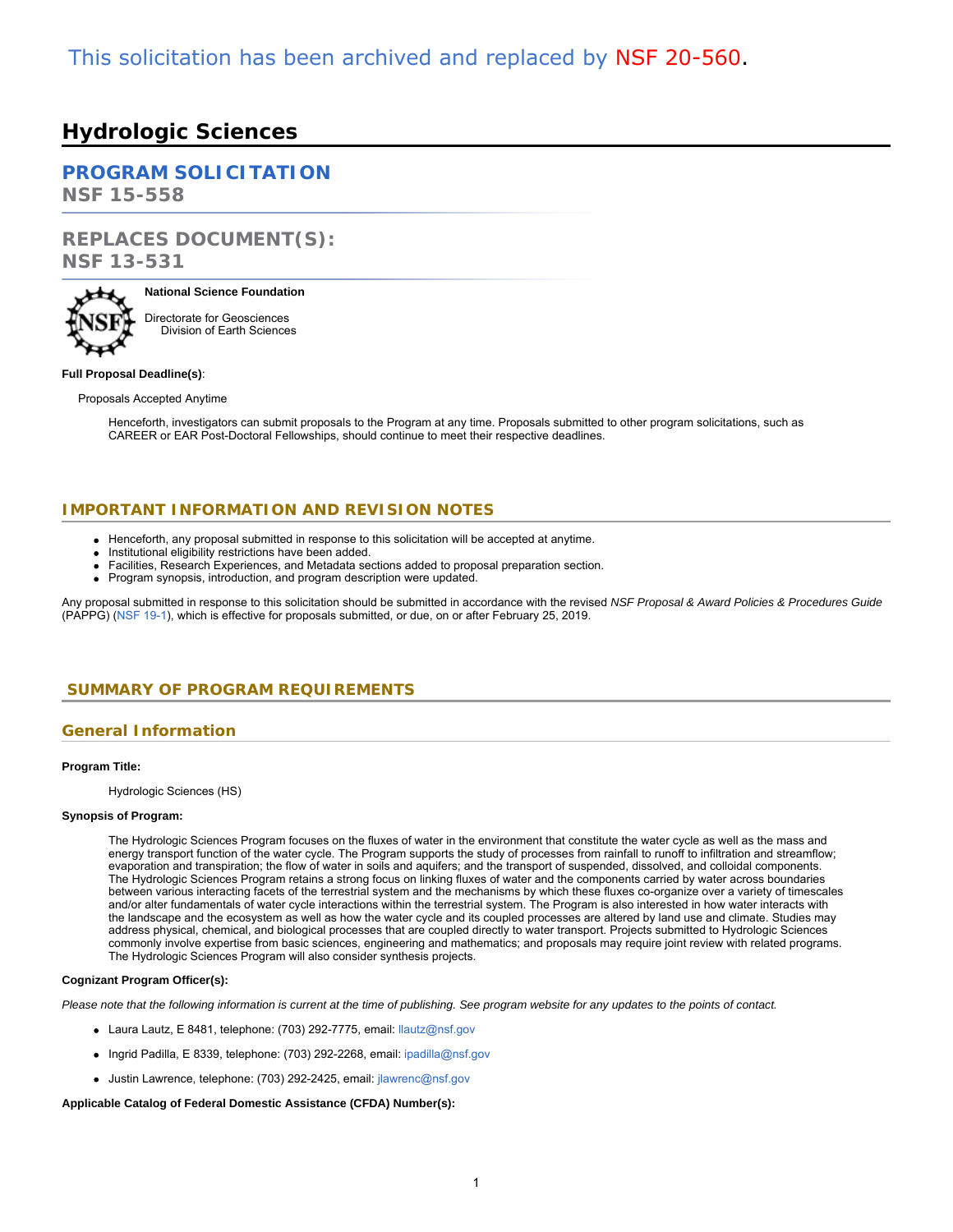47.050 --- Geosciences

### **Award Information**

**Anticipated Type of Award:** Standard Grant or Continuing Grant

**Estimated Number of Awards:** 25 to 35

annually, pending availability of funds

**Anticipated Funding Amount:** \$10,000,000

annually, pending availability of funds.

Estimated program budget, number of awards, and average award size/duration are subject to the availability of funds and the quality of the proposals. Regular research awards supported by HS are generally, but not exclusively, in the range of \$250,000 to \$700,000 and of 2-4 years duration. Hydrologic process synthesis proposals should be at a level appropriate to the Project scope and are expected to be conducted at total levels of <\$1,000,000 over 3-5 years with an emphasis on support of graduate students and postdocs.

# **Eligibility Information**

#### **Who May Submit Proposals:**

Proposals may only be submitted by the following:

- Institutions of Higher Education (IHEs) Two- and four-year IHEs (including community colleges) accredited in, and having a campus located in the US, acting on behalf of their faculty members. Special Instructions for International Branch Campuses of US IHEs: If the proposal includes funding to be provided to an international branch campus of a US institution of higher education (including through use of subawards and consultant arrangements), the proposer must explain the benefit(s) to the project of performance at the international branch campus, and justify why the project activities cannot be performed at the US campus.
- Non-profit, non-academic organizations: Independent museums, observatories, research labs, professional societies and similar organizations in the U.S. associated with educational or research activities.

#### **Who May Serve as PI:**

There are no restrictions or limits.

#### **Limit on Number of Proposals per Organization:**

There are no restrictions or limits.

#### **Limit on Number of Proposals per PI or Co-PI:**

According to the Division of Earth Sciences (EAR) policy https://www.nsf.gov/geo/ear/resubmission policy.jsp, proposals that have been declined are not eligible for resubmission for one year from the original date of submission and must be substantially revised to be considered. Exceptions to this policy require prior approval by an EAR Program Officer.

# **Proposal Preparation and Submission Instructions**

#### **A. Proposal Preparation Instructions**

- **Letters of Intent:** Not required
- **Preliminary Proposal Submission:** Not required
- **Full Proposals:**
	- Full Proposals submitted via FastLane: *NSF Proposal and Award Policies and Procedures Guide* (PAPPG) guidelines apply. The complete text of the PAPPG is available electronically on the NSF website at: [https://www.nsf.gov/publications/pub\\_summ.jsp?](https://www.nsf.gov/publications/pub_summ.jsp?ods_key=pappg) [ods\\_key=pappg.](https://www.nsf.gov/publications/pub_summ.jsp?ods_key=pappg)
	- Full Proposals submitted via Research.gov: *NSF Proposal and Award Policies and Procedures Guide* (PAPPG) guidelines apply. The complete text of the PAPPG is available electronically on the NSF website at: [https://www.nsf.gov/publications/pub\\_summ.jsp?](https://www.nsf.gov/publications/pub_summ.jsp?ods_key=pappg) [ods\\_key=pappg.](https://www.nsf.gov/publications/pub_summ.jsp?ods_key=pappg)
	- Full Proposals submitted via Grants.gov: *NSF Grants.gov Application Guide: A Guide for the Preparation and Submission of NSF Applications via Grants.gov* guidelines apply (Note: The *NSF Grants.gov Application Guide* is available on the Grants.gov website and on the NSF website at: [https://www.nsf.gov/publications/pub\\_summ.jsp?ods\\_key=grantsgovguide](https://www.nsf.gov/publications/pub_summ.jsp?ods_key=grantsgovguide)).

#### **B. Budgetary Information**

**Cost Sharing Requirements:**

Inclusion of voluntary committed cost sharing is prohibited.

**Indirect Cost (F&A) Limitations:**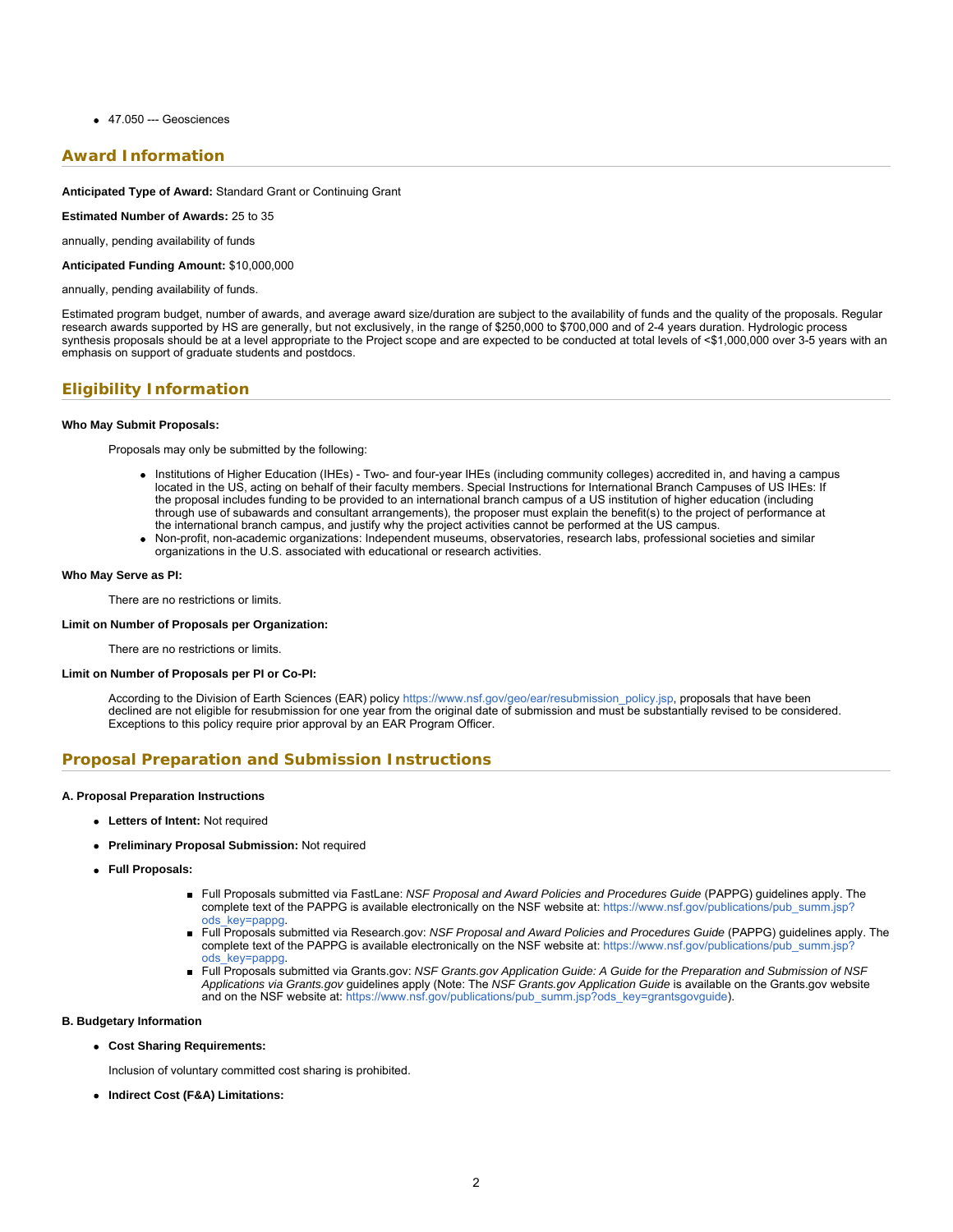Not Applicable

#### **Other Budgetary Limitations:**

Other budgetary limitations apply. Please see the full text of this solicitation for further information.

#### **C. Due Dates**

**Full Proposal Deadline(s)**:

Proposals Accepted Anytime

Henceforth, investigators can submit proposals to the Program at any time. Proposals submitted to other program solicitations, such as CAREER or EAR Post-Doctoral Fellowships, should continue to meet their respective deadlines.

# **Proposal Review Information Criteria**

### **Merit Review Criteria:**

National Science Board approved criteria apply.

### **Award Administration Information**

#### **Award Conditions:**

Standard NSF award conditions apply.

#### **Reporting Requirements:**

<span id="page-2-0"></span>Additional reporting requirements apply. Please see the full text of this solicitation for further information.

# **TABLE OF CONTENTS**

**[Summary of Program Requirements](#page-0-0)**

- I. **[Introduction](#page-2-1)**
- II. **[Program Description](#page-2-2)**
- III. **[Award Information](#page-3-0)**
- IV. **[Eligibility Information](#page-3-1)**
- V. **[Proposal Preparation and Submission Instructions](#page-4-0)**
	- A. [Proposal Preparation Instructions](#page-4-0)
		- B. [Budgetary Information](#page-5-0)
		- C. [Due Dates](#page-5-1)
		- D. [FastLane Requirements](#page-5-2)
- VI. **[NSF Proposal Processing and Review Procedures](#page-5-3)**
- A. [Merit Review Principles and Criteria](#page-6-0)
	- B. [Review and Selection Process](#page-7-0)
- VII. **[Award Administration Information](#page-7-1)**
	- A. [Notification of the Award](#page-7-2)
		- B. [Award Conditions](#page-7-3)
	- C. [Reporting Requirements](#page-7-4)
- VIII. **[Agency Contacts](#page-8-0)**
- IX. **[Other Information](#page-8-1)**

# <span id="page-2-1"></span>**I. INTRODUCTION**

The Hydrologic Sciences Program focuses on the fluxes of water in the environment that constitute the water cycle as well as the mass and energy transport function of the water cycle. The Program supports the study of processes from rainfall to runoff to infiltration and streamflow; evaporation and transpiration; the flow of water in soils and aquifers; and the transport of suspended, dissolved and colloidal components. Topics may be investigated as deterministic or stochastic processes by observational, experimental or modeling approaches.

# <span id="page-2-2"></span>**II. PROGRAM DESCRIPTION**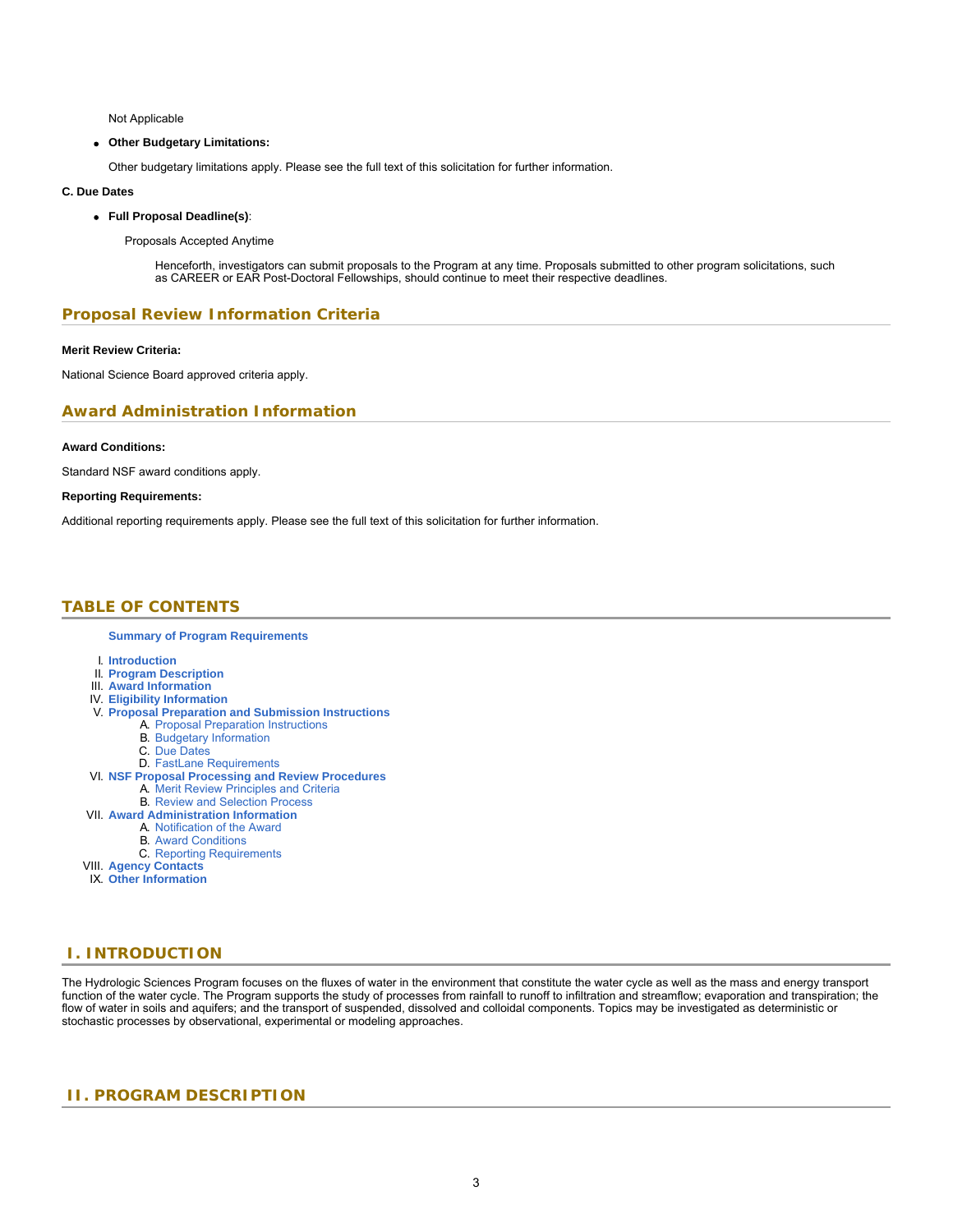Proposals submitted to the Hydrologic Sciences Program should advance knowledge and research methodologies with regard to hydrologic processes and functions. The Program is interested in research that: (1) fills identified knowledge gaps in hydrology, and (2) poses fundamental new questions about the role and function of water in the critical zone system and (3) will provide answers to those fundamental questions. Consequently, Hydrologic Sciences is not interested in case studies that apply current knowledge to site-specific problems, as they will have only limited transferable value. The Program acknowledges that the study of specific hydrologic questions requires a site and that the results may have direct applications. Such applications are usually considered a positive aspect under Broader Impact and not Intellectual Merit.

The Hydrologic Sciences Program supports studies examining (1) the spatial and temporal heterogeneity of water and water-borne chemical fluxes and storages from local to global scales, (2) interfacial water fluxes and pathways among system compartments; and (3) how hydrologic processes couple to the critical zone via land-use change, climate variability and ecosystem function. Hydrologic Sciences also supports research in aqueous, colloidal and suspended geochemistry that is directly connected to hydrologic transport processes. Because the study of hydrologic processes may also require expertise from other basic sciences, engineering and mathematics, the program encourages interdisciplinary proposals and conducts joint review with related programs. The Hydrologic Sciences Program will also consider synthesis projects.

The Hydrological Sciences Program retains strong emphasis on linking the fluxes of water and the components carried by water across boundaries between interacting facets of the terrestrial system and the mechanisms by which these fluxes co-organize over a variety of timescales and/or alter the fundamentals of the terrestrial interactions. The Program is also interested in how water interacts with the landscape and the ecosystem as well as how the water cycle and its coupled processes are altered by land use and climate. Studies may address physical, chemical, and biological processes that are coupled directly to water transport. The Hydrologic Sciences Program is interested in scaling analysis, systems analysis, hydrologic systems modeling studies (on all scales); and observational, experimental, theoretical, modeling or field studies that elucidate sensitivity, feedback loops and thresholds of terrestrial systems coupled through the flow and transport mediated by the water cycle.

Projects are expected to be at a fundamental level and should also be smaller (see budget guidance) in scope than is supported by larger multi-Directorate solicitations. Interdisciplinary teams considering submission of proposals are encouraged to contact the cognizant Program Officer and to communicate their anticipated scope before proceeding with proposal development. While field, laboratory, and computational hydrology remain the core focus of Hydrologic Sciences, the Program will also consider synthesis projects that hold promise for significantly advancing hydrologic science and the understanding of hydrologic couplings of the critical zone environment. Synthesis activities should be at a level appropriate to the scope and funding of the program.

Principal Investigators of Hydrologic Sciences awards are required to submit metadata files for all data sets and derived data products. Proof of the metadata entry (active hyperlinks) must be included in the Final Project Report to NSF in the section entitled: Publications - Internet Dissemination. Principal investigators are strongly encouraged to utilize the CUAHSI HIS facilities [\(https://www.cuahsi.org/instructions-for-nsf-principal-investigators](https://www.nsf.gov/cgi-bin/goodbye?https://www.cuahsi.org/instructions-for-nsf-principal-investigators)) that considers several options and several types of data.

This context for the Hydrologic Sciences Program is based on the National Academy of Sciences (2012) report entitled "Challenges and Opportunities in the Hydrologic Sciences" as well as many other documents including "Basic Research Opportunities in Earth Science" (NAS, 2001); "New Research Opportunities in the Earth Sciences" (2012) and "Geovision Report" (NSF, 2009). These documents identify multiple questions whose answers are central to the understanding of the temporal and spatial variability of the water cycle across Earth's terrestrial landscapes and thus to the Hydrologic Sciences program.

- National Research Council, 2001, Basic Research Opportunities in the Earth Sciences, National Academy Press, Washington, D.C., 154 pp.
- NSF Advisory Committee for Geosciences, 2009, Geo Vision: Unraveling Earth's complexities through the Geosciences, Washington, D.C., 44 pp
- National Research Council, 2012, New Research Opportunities in the Earth Sciences, National Academy Press, Washington, D.C., 118 pp.
- National Research Council, 2012, Challenges and Opportunities in the Hydrologic Sciences, National Academy Press, Washington, D.C., 162 pp.

Projects currently supported by the program can be found by using the NSF Award Search (Program Information) engine and entering Element Code 1579.

# <span id="page-3-0"></span>**III. AWARD INFORMATION**

**Anticipated Type of Award:** Standard Grant or Continuing Grant or Cooperative Agreement

**Estimated Number of Awards:** 25 to 35 annually

**Anticipated Funding Amount:** \$10,000,000 annually, pending availability of funds.

Estimated program budget, number of awards, and average award size/duration are subject to the availability of funds and the quality of the proposals. Regular research awards supported by HS are generally, but not exclusively, in the range of \$250,000 to \$700,000 and of 2-4 years duration. Hydrologic process synthesis proposals should be at a level appropriate to the Project scope and are expected to be conducted at total levels of <\$1,000,000 over 3-5 years with an emphasis on support of graduate students and postdocs.

### <span id="page-3-1"></span>**IV. ELIGIBILITY INFORMATION**

#### **Who May Submit Proposals:**

Proposals may only be submitted by the following:

- Institutions of Higher Education (IHEs) Two- and four-year IHEs (including community colleges) accredited in, and having a campus located in the US, acting on behalf of their faculty members. Special Instructions for International Branch Campuses of US IHEs: If the proposal includes funding to be provided to an international branch campus of a US institution of higher education (including through use of subawards and consultant arrangements), the proposer must explain the benefit(s) to the project of performance at the international branch campus, and justify why the project activities cannot be performed at the US campus.
- Non-profit, non-academic organizations: Independent museums, observatories, research labs, professional societies and similar organizations in the U.S. associated with educational or research activities.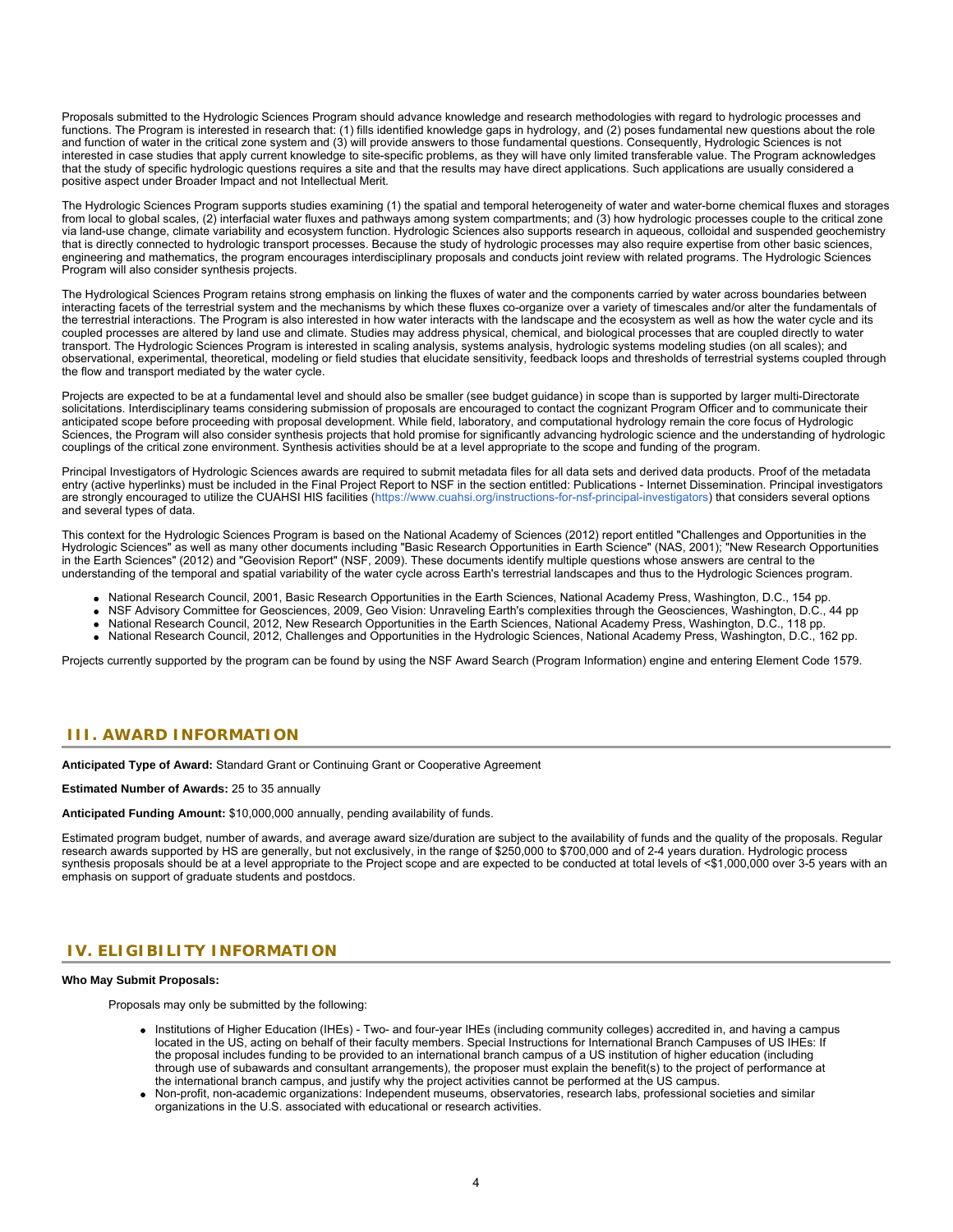#### **Who May Serve as PI:**

There are no restrictions or limits.

#### **Limit on Number of Proposals per Organization:**

There are no restrictions or limits.

#### **Limit on Number of Proposals per PI or Co-PI:**

According to the Division of Earth Sciences (EAR) policy https://www.nsf.gov/geo/ear/resubmission policy.jsp, proposals that have been declined are not eligible for resubmission for one year from the original date of submission and must be substantially revised to be considered. Exceptions to this policy require prior approval by an EAR Program Officer.

# <span id="page-4-0"></span>**V. PROPOSAL PREPARATION AND SUBMISSION INSTRUCTIONS**

### **A. Proposal Preparation Instructions**

**Full Proposal Preparation Instructions**: Proposers may opt to submit proposals in response to this Program Solicitation via FastLane, Research.gov, or Grants.gov.

- Full proposals submitted via FastLane: Proposals submitted in response to this program solicitation should be prepared and submitted in accordance with the general guidelines contained in the *NSF Proposal & Award Policies & Procedures Guide* (PAPPG). The complete text of the PAPPG is available electronically on the NSF website at: [https://www.nsf.gov/publications/pub\\_summ.jsp?ods\\_key=pappg](https://www.nsf.gov/publications/pub_summ.jsp?ods_key=pappg). Paper copies of the PAPPG may be obtained from the NSF Publications Clearinghouse, telephone (703) 292-8134 or by e-mail from [nsfpubs@nsf.gov](mailto:nsfpubs@nsf.gov). Proposers are reminded to identify this program solicitation number in the program solicitation block on the NSF Cover Sheet For Proposal to the National Science Foundation. Compliance with this requirement is critical to determining the relevant proposal processing guidelines. Failure to submit this information may delay processing.
- Full Proposals submitted via Research.gov: Proposals submitted in response to this program solicitation should be prepared and submitted in accordance with the general guidelines contained in the *NSF Proposal and Award Policies and Procedures Guide* (PAPPG). The complete text of the PAPPG is available electronically on the NSF website at: [https://www.nsf.gov/publications/pub\\_summ.jsp?ods\\_key=pappg](https://www.nsf.gov/publications/pub_summ.jsp?ods_key=pappg). Paper copies of the PAPPG may be obtained from the NSF Publications Clearinghouse, telephone (703) 292-8134 or by e-mail from [nsfpubs@nsf.gov.](mailto:nsfpubs@nsf.gov) The Prepare New Proposal setup will prompt you for the program solicitation number.
- Full proposals submitted via Grants.gov: Proposals submitted in response to this program solicitation via Grants.gov should be prepared and submitted in accordance with the *NSF Grants.gov Application Guide: A Guide for the Preparation and Submission of NSF Applications via Grants.gov*. The complete text of the *NSF Grants.gov Application Guide* is available on the Grants.gov website and on the NSF website at: [\(https://www.nsf.gov/publications/pub\\_summ.jsp?ods\\_key=grantsgovguide](https://www.nsf.gov/publications/pub_summ.jsp?ods_key=grantsgovguide)). To obtain copies of the Application Guide and Application Forms Package, click on the Apply tab on the Grants.gov site, then click on the Apply Step 1: Download a Grant Application Package and Application Instructions link and enter the funding opportunity number, (the program solicitation number without the NSF prefix) and press the Download Package button. Paper copies of the Grants.gov Application Guide also may be obtained from the NSF Publications Clearinghouse, telephone (703) 292-8134 or by e-mail from [nsfpubs@nsf.gov](mailto:nsfpubs@nsf.gov).

In determining which method to utilize in the electronic preparation and submission of the proposal, please note the following:

Collaborative Proposals. All collaborative proposals submitted as separate submissions from multiple organizations must be submitted via the NSF FastLane system. PAPPG Chapter II.D.3 provides additional information on collaborative proposals.

See PAPPG Chapter II.C.2 for guidance on the required sections of a full research proposal submitted to NSF. Please note that the proposal preparation instructions provided in this program solicitation may deviate from the PAPPG instructions.

#### **The following instructions supplement the PAPPG and the NSF Grants.gov Application Guide:**

**EAR Data Policy:** Principal investigators are required to adhere to the EAR Data Policy available on the NSF website [\(https://www.nsf.gov/geo/ear/2010EAR\\_data\\_policy\\_9\\_28\\_10.pdf\)](https://www.nsf.gov/geo/ear/2010EAR_data_policy_9_28_10.pdf). Proposals should include a statement describing how the data policy requirements will be met.

Wherever possible, data should be lodged with established data centers utilizing the most appropriate formats and ontologies. For many hydrologic sciences projects, this can be accomplished within CUAHSI-HIS, EarthChem, and DataOne. However, it is acknowledged that not all data can be accommodated by these protocols. When data are not directly deposited with established catalogues, data should be registered with such catalogs to ensure the highest probability for discover via various searches. Final reports for all awards should include a statement describing how the data policy requirements have been met.

**Projects involving work in foreign countries:** Projects involving work in foreign countries: For studies in countries other than the United States, the project description should discuss, where appropriate, collaborations with scientists and students from the host country, and how these individuals will be involved in the project. Collaborations should be well justified, in that they represent true intellectual collaboration and utilize the expertise and specialized skills, facilities, and/or resources of the foreign collaborator. Letters of collaboration must be included in the Special Information and Supplementary Documents section of the proposal. These letters should include a discussion of the role of the collaborator in the project and the resources the collaborating foreign institution/organization will provide to the project. Principal investigators are encouraged to provide U.S. students and junior researchers with international research experiences. An important provision of the PAPPG (Sec II.C.2.j) states "some governments require nonresidents to obtain official approval to carry out investigations within their borders and coastal waters under their jurisdiction. PIs are responsible for obtaining the required authorizations and for advising NSF that they have been obtained or requested." Failure to obtain the appropriate permits for all aspects of the research effort may jeopardize not only the proposed research, but also the well-being of the personnel. Where relevant, arrangements to allocate samples and data between host country organization(s) or institution(s) and U.S. organization(s) or institution(s) should be discussed in the proposal. Investigators are encouraged to include any such permits (including legally required collecting, import, and export permits for samples, instrumentation, and data), authorizations, and agreements, in the Special Information and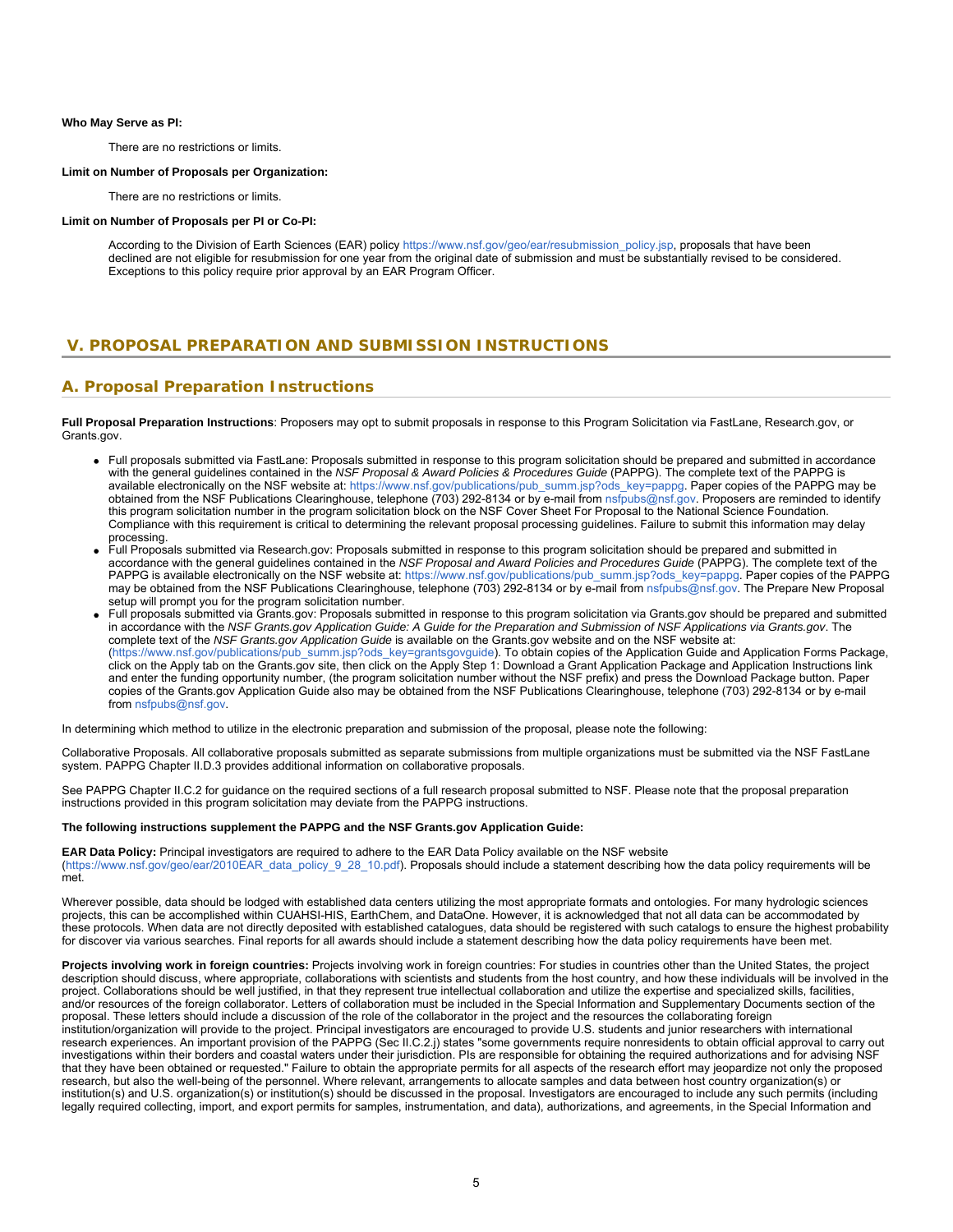Supplementary Documents section of the proposal.

**Facilities:** For proposals that require support from the GAGE and/or SAGE facilities, investigators must obtain letters of support from UNAVCO and/or IRIS and include those letters as a Supplementary Document. Proposals that require NCALM support should include a subaward request to cover costs of LiDAR acquisition by NCALM.

**Research Experiences:** Projects anticipating the inclusion of REU, RET, or ROA activities should include those as part of the research proposal. Supplemental funding is intended only for unanticipated opportunities that arise during the course of the project.

# <span id="page-5-0"></span>**B. Budgetary Information**

#### **Cost Sharing:**

Inclusion of voluntary committed cost sharing is prohibited.

#### **Other Budgetary Limitations:**

Equipment needs that can be demonstrably linked to the conduct of a specific research project being proposed to EAR may be included within the budget of the related research proposal. In general, equipment requests on proposals submitted to EAR research programs should not exceed a total of \$50,000. Equipment requests in excess of \$50,000 usually require a separate proposal directly to the Instrumentation and Facilities Program. However, equipment requests of less than \$50,000 that are unassociated with specific research proposals may be submitted to the Instrumentation and Facilities Program. Investigators planning on submitting an EAR research proposal with a significant equipment budget are encouraged to discuss these plans with the relevant research program officer prior to submission.

### <span id="page-5-1"></span>**C. Due Dates**

#### **Full Proposal Deadline(s)**:

Proposals Accepted Anytime

Henceforth, investigators can submit proposals to the Program at any time. Proposals submitted to other program solicitations, such as CAREER or EAR Post-Doctoral Fellowships, should continue to meet their respective deadlines.

# <span id="page-5-2"></span>**D. FastLane Requirements**

#### **For Proposals Submitted Via FastLane or Research.gov:**

To prepare and submit a proposal via FastLane, see detailed technical instructions available at: <https://www.fastlane.nsf.gov/a1/newstan.htm>. To prepare and submit a proposal via Research.gov, see detailed technical instructions available at: [https://www.research.gov/research](https://www.research.gov/research-portal/appmanager/base/desktop?_nfpb=true&_pageLabel=research_node_display&_nodePath=/researchGov/Service/Desktop/ProposalPreparationandSubmission.html)[portal/appmanager/base/desktop?](https://www.research.gov/research-portal/appmanager/base/desktop?_nfpb=true&_pageLabel=research_node_display&_nodePath=/researchGov/Service/Desktop/ProposalPreparationandSubmission.html)

[\\_nfpb=true&\\_pageLabel=research\\_node\\_display&\\_nodePath=/researchGov/Service/Desktop/ProposalPreparationandSubmission.html](https://www.research.gov/research-portal/appmanager/base/desktop?_nfpb=true&_pageLabel=research_node_display&_nodePath=/researchGov/Service/Desktop/ProposalPreparationandSubmission.html). For FastLane or Research.gov user support, call the FastLane and Research.gov Help Desk at 1-800-673-6188 or e-mail [fastlane@nsf.gov](mailto:fastlane@nsf.gov) or [rgov@nsf.gov](mailto:rgov@nsf.gov). The FastLane and Research.gov Help Desk answers general technical questions related to the use of the FastLane and Research.gov systems. Specific questions related to this program solicitation should be referred to the NSF program staff contact(s) listed in Section VIII of this funding opportunity.

#### **For Proposals Submitted Via Grants.gov:**

Before using Grants.gov for the first time, each organization must register to create an institutional profile. Once registered, the applicant's organization can then apply for any federal grant on the Grants.gov website. Comprehensive information about using Grants.gov is available on the Grants.gov Applicant Resources webpage:<https://www.grants.gov/web/grants/applicants.html>. In addition, the NSF Grants.gov Application Guide (see link in Section V.A) provides instructions regarding the technical preparation of proposals via Grants.gov. For Grants.gov user support, contact the Grants.gov Contact Center at 1-800-518-4726 or by email: [support@grants.gov.](mailto:support@grants.gov) The Grants.gov Contact Center answers general technical questions related to the use of Grants.gov. Specific questions related to this program solicitation should be referred to the NSF program staff contact(s) listed in Section VIII of this solicitation.

*Submitting the Proposal:* Once all documents have been completed, the Authorized Organizational Representative (AOR) must submit the application to Grants.gov and verify the desired funding opportunity and agency to which the application is submitted. The AOR must then sign and submit the application to Grants.gov. The completed application will be transferred to the NSF FastLane system for further processing.

<span id="page-5-3"></span>Proposers that submitted via FastLane or Research.gov may use Research.gov to verify the status of their submission to NSF. For proposers that submitted via Grants.gov, until an application has been received and validated by NSF, the Authorized Organizational Representative may check the status of an application on Grants.gov. After proposers have received an e-mail notification from NSF, Research.gov should be used to check the status of an application.

### **VI. NSF PROPOSAL PROCESSING AND REVIEW PROCEDURES**

Proposals received by NSF are assigned to the appropriate NSF program for acknowledgement and, if they meet NSF requirements, for review. All proposals are carefully reviewed by a scientist, engineer, or educator serving as an NSF Program Officer, and usually by three to ten other persons outside NSF either as *ad hoc* reviewers, panelists, or both, who are experts in the particular fields represented by the proposal. These reviewers are selected by Program Officers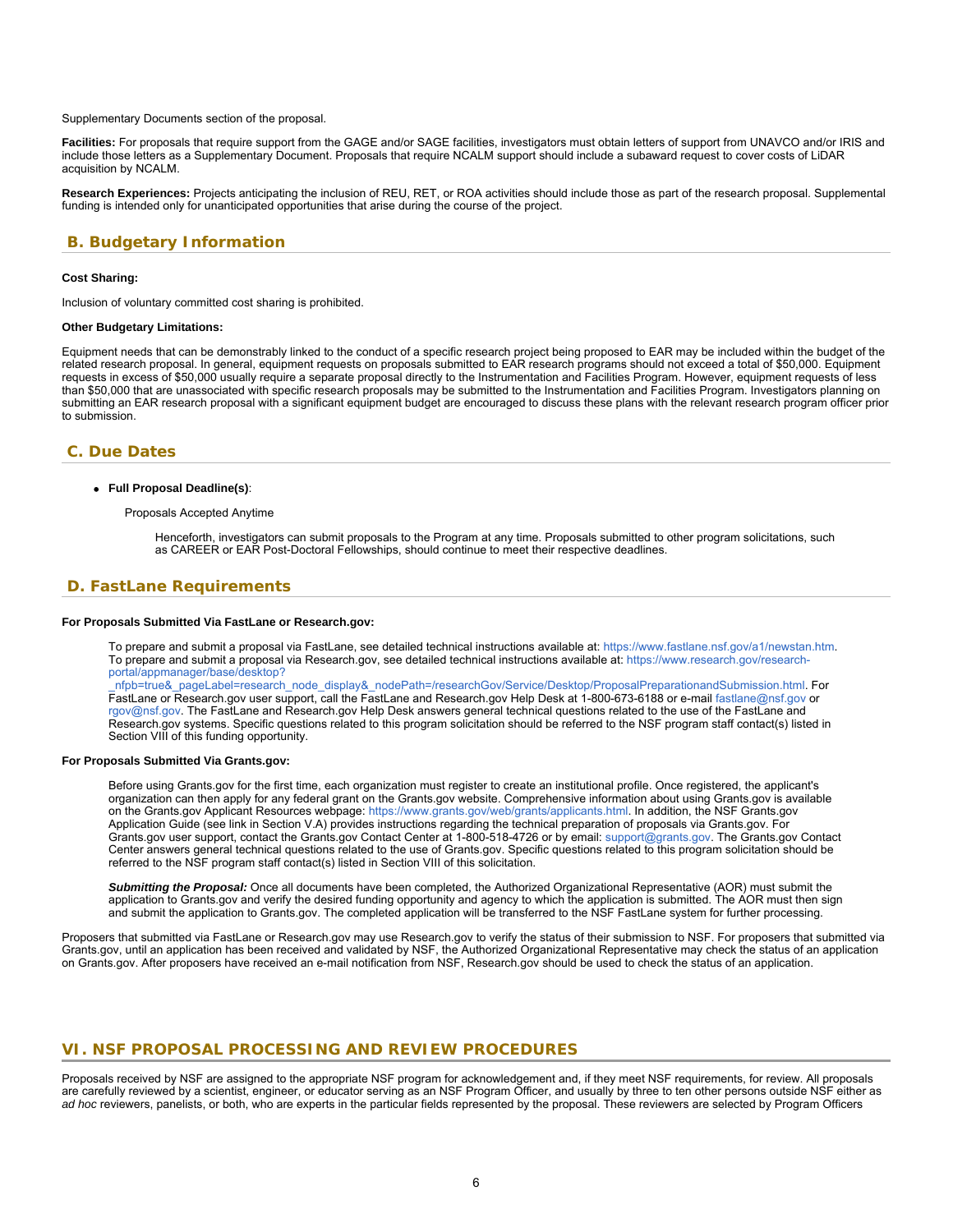charged with oversight of the review process. Proposers are invited to suggest names of persons they believe are especially well qualified to review the proposal and/or persons they would prefer not review the proposal. These suggestions may serve as one source in the reviewer selection process at the Program Officer's discretion. Submission of such names, however, is optional. Care is taken to ensure that reviewers have no conflicts of interest with the proposal. In addition, Program Officers may obtain comments from site visits before recommending final action on proposals. Senior NSF staff further review recommendations for awards. A flowchart that depicts the entire NSF proposal and award process (and associated timeline) is included in PAPPG Exhibit III-1.

A comprehensive description of the Foundation's merit review process is available on the NSF website at: [https://www.nsf.gov/bfa/dias/policy/merit\\_review/](https://www.nsf.gov/bfa/dias/policy/merit_review/).

Proposers should also be aware of core strategies that are essential to the fulfillment of NSF's mission, as articulated in *[Building the Future: Investing in](https://www.nsf.gov/publications/pub_summ.jsp?ods_key=nsf18045) [Discovery and Innovation - NSF Strategic Plan for Fiscal Years \(FY\) 2018 – 2022](https://www.nsf.gov/publications/pub_summ.jsp?ods_key=nsf18045)*. These strategies are integrated in the program planning and implementation process, of which proposal review is one part. NSF's mission is particularly well-implemented through the integration of research and education and broadening participation in NSF programs, projects, and activities.

One of the strategic objectives in support of NSF's mission is to foster integration of research and education through the programs, projects, and activities it supports at academic and research institutions. These institutions must recruit, train, and prepare a diverse STEM workforce to advance the frontiers of science and participate in the U.S. technology-based economy. NSF's contribution to the national innovation ecosystem is to provide cutting-edge research under the guidance of the Nation's most creative scientists and engineers. NSF also supports development of a strong science, technology, engineering, and mathematics (STEM) workforce by investing in building the knowledge that informs improvements in STEM teaching and learning.

NSF's mission calls for the broadening of opportunities and expanding participation of groups, institutions, and geographic regions that are underrepresented in STEM disciplines, which is essential to the health and vitality of science and engineering. NSF is committed to this principle of diversity and deems it central to the programs, projects, and activities it considers and supports.

# <span id="page-6-0"></span>**A. Merit Review Principles and Criteria**

The National Science Foundation strives to invest in a robust and diverse portfolio of projects that creates new knowledge and enables breakthroughs in understanding across all areas of science and engineering research and education. To identify which projects to support, NSF relies on a merit review process that incorporates consideration of both the technical aspects of a proposed project and its potential to contribute more broadly to advancing NSF's mission "to promote the progress of science; to advance the national health, prosperity, and welfare; to secure the national defense; and for other purposes." NSF makes every effort to conduct a fair, competitive, transparent merit review process for the selection of projects.

#### **1. Merit Review Principles**

These principles are to be given due diligence by PIs and organizations when preparing proposals and managing projects, by reviewers when reading and evaluating proposals, and by NSF program staff when determining whether or not to recommend proposals for funding and while overseeing awards. Given that NSF is the primary federal agency charged with nurturing and supporting excellence in basic research and education, the following three principles apply:

- All NSF projects should be of the highest quality and have the potential to advance, if not transform, the frontiers of knowledge.
- NSF projects, in the aggregate, should contribute more broadly to achieving societal goals. These "Broader Impacts" may be accomplished through the research itself, through activities that are directly related to specific research projects, or through activities that are supported by, but are complementary to, the project. The project activities may be based on previously established and/or innovative methods and approaches, but in either case must be well justified.
- Meaningful assessment and evaluation of NSF funded projects should be based on appropriate metrics, keeping in mind the likely correlation between the effect of broader impacts and the resources provided to implement projects. If the size of the activity is limited, evaluation of that activity in isolation is not likely to be meaningful. Thus, assessing the effectiveness of these activities may best be done at a higher, more aggregated, level than the individual project.

With respect to the third principle, even if assessment of Broader Impacts outcomes for particular projects is done at an aggregated level, PIs are expected to be accountable for carrying out the activities described in the funded project. Thus, individual projects should include clearly stated goals, specific descriptions of the activities that the PI intends to do, and a plan in place to document the outputs of those activities.

These three merit review principles provide the basis for the merit review criteria, as well as a context within which the users of the criteria can better understand their intent.

#### **2. Merit Review Criteria**

All NSF proposals are evaluated through use of the two National Science Board approved merit review criteria. In some instances, however, NSF will employ additional criteria as required to highlight the specific objectives of certain programs and activities.

The two merit review criteria are listed below. **Both** criteria are to be given **full consideration** during the review and decision-making processes; each criterion is necessary but neither, by itself, is sufficient. Therefore, proposers must fully address both criteria. (PAPPG Chapter II.C.2.d(i). contains additional information for use by proposers in development of the Project Description section of the proposal). Reviewers are strongly encouraged to review the criteria, including PAPPG Chapter II.C.2.d(i), prior to the review of a proposal.

When evaluating NSF proposals, reviewers will be asked to consider what the proposers want to do, why they want to do it, how they plan to do it, how they will know if they succeed, and what benefits could accrue if the project is successful. These issues apply both to the technical aspects of the proposal and the way in which the project may make broader contributions. To that end, reviewers will be asked to evaluate all proposals against two criteria:

- **Intellectual Merit:** The Intellectual Merit criterion encompasses the potential to advance knowledge; and
- **Broader Impacts:** The Broader Impacts criterion encompasses the potential to benefit society and contribute to the achievement of specific, desired societal outcomes.

The following elements should be considered in the review for both criteria:

- 1. What is the potential for the proposed activity to
	- a. Advance knowledge and understanding within its own field or across different fields (Intellectual Merit); and
	- b. Benefit society or advance desired societal outcomes (Broader Impacts)?
- 2. To what extent do the proposed activities suggest and explore creative, original, or potentially transformative concepts?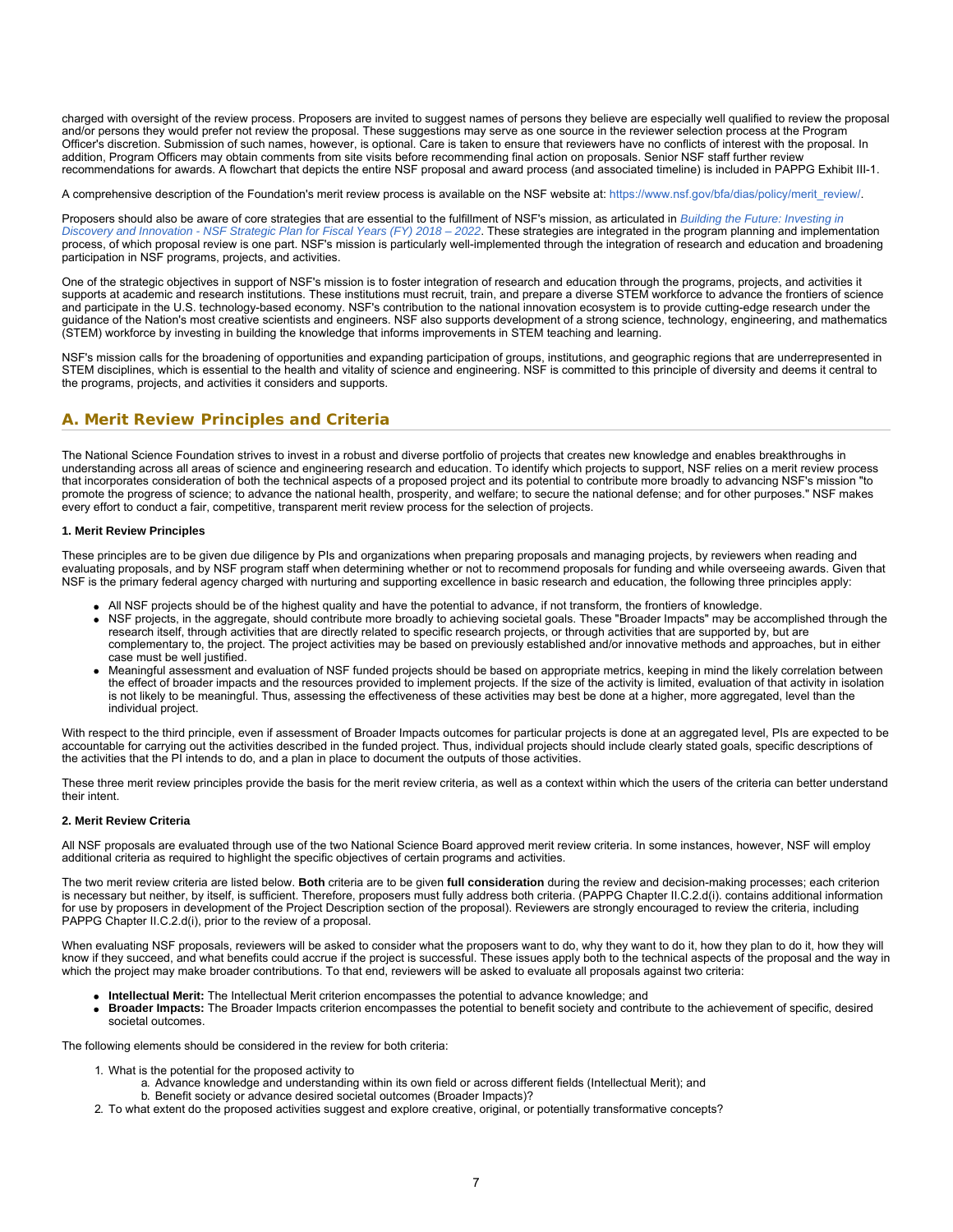- 3. Is the plan for carrying out the proposed activities well-reasoned, well-organized, and based on a sound rationale? Does the plan incorporate a mechanism to assess success?
- 4. How well qualified is the individual, team, or organization to conduct the proposed activities?
- 5. Are there adequate resources available to the PI (either at the home organization or through collaborations) to carry out the proposed activities?

Broader impacts may be accomplished through the research itself, through the activities that are directly related to specific research projects, or through activities that are supported by, but are complementary to, the project. NSF values the advancement of scientific knowledge and activities that contribute to achievement of societally relevant outcomes. Such outcomes include, but are not limited to: full participation of women, persons with disabilities, and underrepresented minorities in science, technology, engineering, and mathematics (STEM); improved STEM education and educator development at any level; increased public scientific literacy and public engagement with science and technology; improved well-being of individuals in society; development of a diverse, globally competitive STEM workforce; increased partnerships between academia, industry, and others; improved national security; increased economic competitiveness of the United States; and enhanced infrastructure for research and education.

Proposers are reminded that reviewers will also be asked to review the Data Management Plan and the Postdoctoral Researcher Mentoring Plan, as appropriate.

# <span id="page-7-0"></span>**B. Review and Selection Process**

Proposals submitted in response to this program solicitation will be reviewed by Ad hoc Review and/or Panel Review.

Reviewers will be asked to evaluate proposals using two National Science Board approved merit review criteria and, if applicable, additional program specific criteria. A summary rating and accompanying narrative will generally be completed and submitted by each reviewer and/or panel. The Program Officer assigned to manage the proposal's review will consider the advice of reviewers and will formulate a recommendation.

After scientific, technical and programmatic review and consideration of appropriate factors, the NSF Program Officer recommends to the cognizant Division Director whether the proposal should be declined or recommended for award. NSF strives to be able to tell applicants whether their proposals have been declined or recommended for funding within six months. Large or particularly complex proposals or proposals from new awardees may require additional review and processing time. The time interval begins on the deadline or target date, or receipt date, whichever is later. The interval ends when the Division Director acts upon the Program Officer's recommendation.

After programmatic approval has been obtained, the proposals recommended for funding will be forwarded to the Division of Grants and Agreements for review of business, financial, and policy implications. After an administrative review has occurred, Grants and Agreements Officers perform the processing and issuance of a grant or other agreement. Proposers are cautioned that only a Grants and Agreements Officer may make commitments, obligations or awards on behalf of NSF or authorize the expenditure of funds. No commitment on the part of NSF should be inferred from technical or budgetary discussions with a NSF Program Officer. A Principal Investigator or organization that makes financial or personnel commitments in the absence of a grant or cooperative agreement signed by the NSF Grants and Agreements Officer does so at their own risk.

Once an award or declination decision has been made, Principal Investigators are provided feedback about their proposals. In all cases, reviews are treated as confidential documents. Verbatim copies of reviews, excluding the names of the reviewers or any reviewer-identifying information, are sent to the Principal Investigator/Project Director by the Program Officer. In addition, the proposer will receive an explanation of the decision to award or decline funding.

# <span id="page-7-1"></span>**VII. AWARD ADMINISTRATION INFORMATION**

# <span id="page-7-2"></span>**A. Notification of the Award**

Notification of the award is made to *the submitting organization* by a Grants Officer in the Division of Grants and Agreements. Organizations whose proposals are declined will be advised as promptly as possible by the cognizant NSF Program administering the program. Verbatim copies of reviews, not including the identity of the reviewer, will be provided automatically to the Principal Investigator. (See Section VI.B. for additional information on the review process.)

# <span id="page-7-3"></span>**B. Award Conditions**

An NSF award consists of: (1) the award notice, which includes any special provisions applicable to the award and any numbered amendments thereto; (2) the budget, which indicates the amounts, by categories of expense, on which NSF has based its support (or otherwise communicates any specific approvals or disapprovals of proposed expenditures); (3) the proposal referenced in the award notice; (4) the applicable award conditions, such as Grant General Conditions (GC-1)\*; or Research Terms and Conditions\* and (5) any announcement or other NSF issuance that may be incorporated by reference in the award notice. Cooperative agreements also are administered in accordance with NSF Cooperative Agreement Financial and Administrative Terms and Conditions (CA-FATC) and the applicable Programmatic Terms and Conditions. NSF awards are electronically signed by an NSF Grants and Agreements Officer and transmitted electronically to the organization via e-mail.

\*These documents may be accessed electronically on NSF's Website at [https://www.nsf.gov/awards/managing/award\\_conditions.jsp?org=NSF](https://www.nsf.gov/awards/managing/award_conditions.jsp?org=NSF). Paper copies may be obtained from the NSF Publications Clearinghouse, telephone (703) 292-8134 or by e-mail from [nsfpubs@nsf.gov.](mailto:nsfpubs@nsf.gov)

More comprehensive information on NSF Award Conditions and other important information on the administration of NSF awards is contained in the NSF *Proposal & Award Policies & Procedures Guide* (PAPPG) Chapter VII, available electronically on the NSF Website at [https://www.nsf.gov/publications/pub\\_summ.jsp?ods\\_key=pappg.](https://www.nsf.gov/publications/pub_summ.jsp?ods_key=pappg)

# <span id="page-7-4"></span>**C. Reporting Requirements**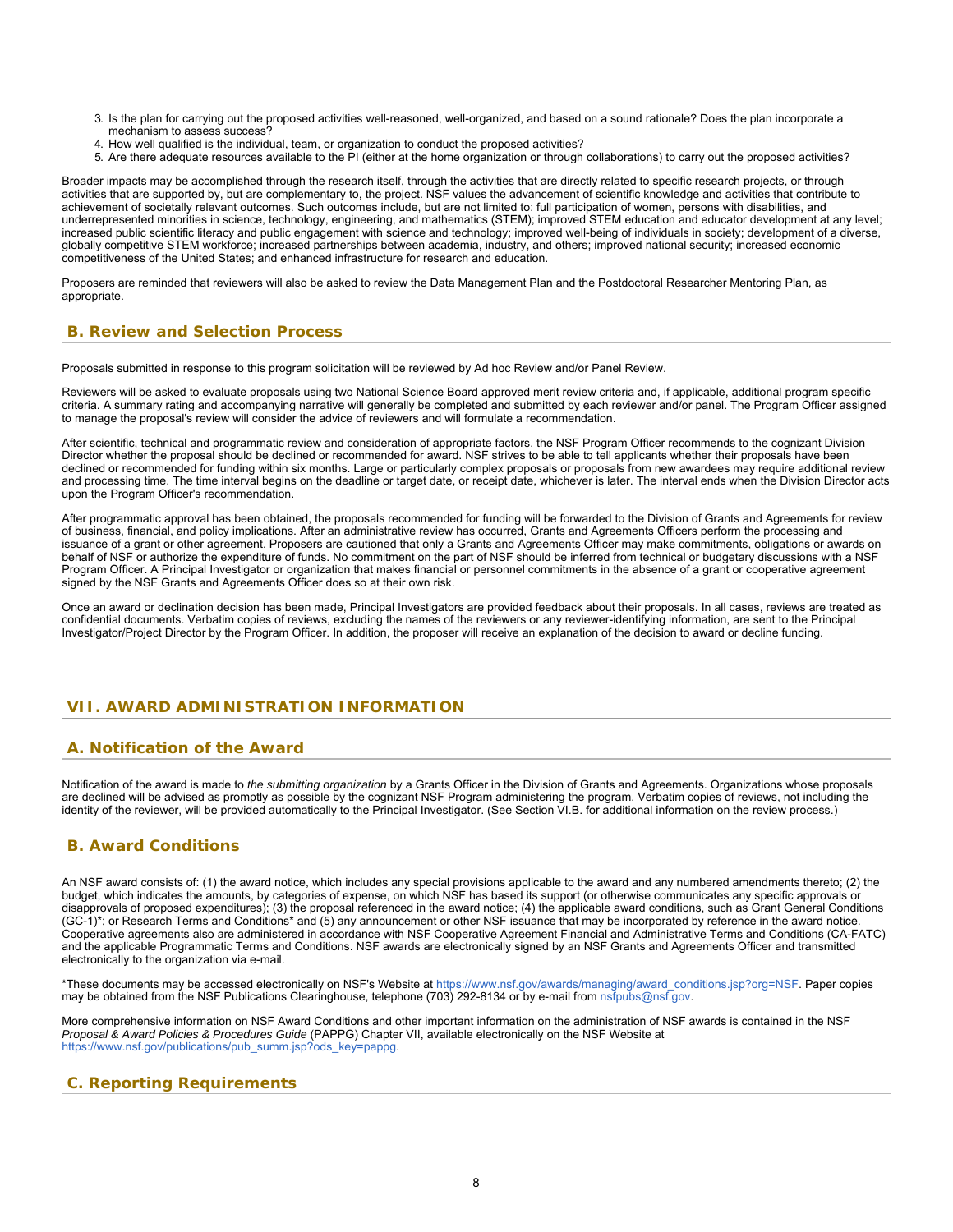For all multi-year grants (including both standard and continuing grants), the Principal Investigator must submit an annual project report to the cognizant Program Officer no later than 90 days prior to the end of the current budget period. (Some programs or awards require submission of more frequent project reports). No later than 120 days following expiration of a grant, the PI also is required to submit a final project report, and a project outcomes report for the general public.

Failure to provide the required annual or final project reports, or the project outcomes report, will delay NSF review and processing of any future funding increments as well as any pending proposals for all identified PIs and co-PIs on a given award. PIs should examine the formats of the required reports in advance to assure availability of required data.

PIs are required to use NSF's electronic project-reporting system, available through Research.gov, for preparation and submission of annual and final project reports. Such reports provide information on accomplishments, project participants (individual and organizational), publications, and other specific products and impacts of the project. Submission of the report via Research.gov constitutes certification by the PI that the contents of the report are accurate and complete. The project outcomes report also must be prepared and submitted using Research.gov. This report serves as a brief summary, prepared specifically for the public, of the nature and outcomes of the project. This report will be posted on the NSF website exactly as it is submitted by the PI.

More comprehensive information on NSF Reporting Requirements and other important information on the administration of NSF awards is contained in the *NSF Proposal & Award Policies & Procedures Guide* (PAPPG) Chapter VII, available electronically on the NSF Website at https://www.nsf.gov/publications/pub\_summ.jsp?ods\_key=pappg

**EAR Data Policy:** Principal investigators are required to adhere to the [EAR Data Policy](https://www.nsf.gov/geo/ear/2010EAR_data_policy_9_28_10.pdf) available on the NSF website. Final reports for all awards should include a statement describing how the data policy requirements have been met.

Wherever possible, data should be lodged with established data centers utilizing the most appropriate formats and ontologies. For many hydrologic sciences projects, this can be accomplished within CUAHSI-HIS, EarthChem, and DataOne. However, it is acknowledged that not all data can be accommodated by these protocols. When data are not directly deposited with established catalogues, data should be registered with such catalogs to ensure the highest probability for discover via various searches. Final reports for all awards should include a statement describing how the EAR data policy requirements have been met.

**Metadata:** Principal Investigators of Hydrologic Sciences awards are required to submit metadata files for all data sets and derived data products. Proof of the metadata entry (active hyperlinks) must be included in the Final Project Report to NSF in the section entitled: Publications - Internet Dissemination. Principal investigators are strongly encouraged to utilize the CUAHSI HIS [https://www.cuahsi.org/instructions-for-nsf-principal-investigators](https://www.nsf.gov/cgi-bin/goodbye?https://www.cuahsi.org/instructions-for-nsf-principal-investigators) that considers several options and several types of data.

# <span id="page-8-0"></span>**VIII. AGENCY CONTACTS**

*Please note that the program contact information is current at the time of publishing. See program website for any updates to the points of contact.*

General inquiries regarding this program should be made to:

- Laura Lautz, E 8481, telephone: (703) 292-7775, email: [llautz@nsf.gov](mailto:llautz@nsf.gov)
- $\bullet$  Ingrid Padilla, E 8339, telephone: (703) 292-2268, email: [ipadilla@nsf.gov](mailto:ipadilla@nsf.gov)
- Justin Lawrence, telephone: (703) 292-2425, email: *jlawrenc@nsf.gov*

For questions related to the use of FastLane or Research.gov, contact:

FastLane and Research.gov Help Desk: 1-800-673-6188

FastLane Help Desk e-mail: [fastlane@nsf.gov](mailto:fastlane@nsf.gov).

Research.gov Help Desk e-mail: [rgov@nsf.gov](mailto:rgov@nsf.gov)

For questions relating to Grants.gov contact:

Grants.gov Contact Center: If the Authorized Organizational Representatives (AOR) has not received a confirmation message from Grants.gov within 48 hours of submission of application, please contact via telephone: 1-800-518-4726; e-mail: [support@grants.gov](mailto:support@grants.gov).

# <span id="page-8-1"></span>**IX. OTHER INFORMATION**

The NSF website provides the most comprehensive source of information on NSF Directorates (including contact information), programs and funding opportunities. Use of this website by potential proposers is strongly encouraged. In addition, "NSF Update" is an information-delivery system designed to keep potential proposers and other interested parties apprised of new NSF funding opportunities and publications, important changes in proposal and award policies and procedures, and upcoming NSF [Grants Conferences](https://www.nsf.gov/bfa/dias/policy/outreach.jsp). Subscribers are informed through e-mail or the user's Web browser each time new publications are issued that match their identified interests. "NSF Update" also is available on [NSF's website](https://www.nsf.gov/cgi-bin/goodbye?https://public.govdelivery.com/accounts/USNSF/subscriber/new?topic_id=USNSF_179).

Grants.gov provides an additional electronic capability to search for Federal government-wide grant opportunities. NSF funding opportunities may be accessed via this mechanism. Further information on Grants.gov may be obtained at [https://www.grants.gov](https://www.grants.gov/).

#### **Related Programs:**

In addition to the other programs in the Surface Earth Processes Section, closely related programs include: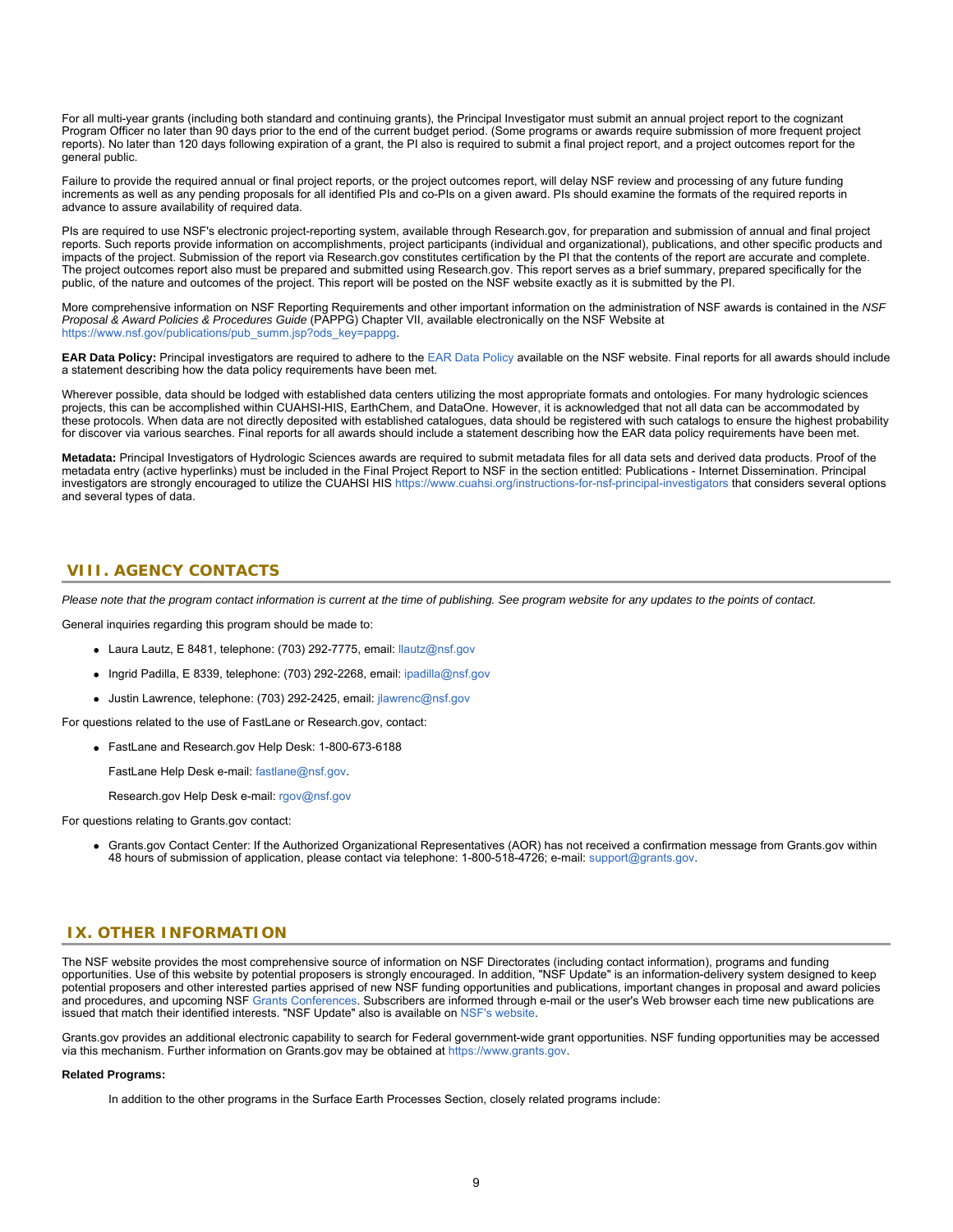- Climate Dynamics
- Physical and Dynamic Meteorology
- Chemical Oceanography
- Earth Sciences: Instrumentation and Facilities
- Faculty Early Career Development (CAREER) Program
- Geography and Regional Science
- **Environmental Engineering**
- **Ecosystem Studies**

# **ABOUT THE NATIONAL SCIENCE FOUNDATION**

The National Science Foundation (NSF) is an independent Federal agency created by the National Science Foundation Act of 1950, as amended (42 USC 1861-75). The Act states the purpose of the NSF is "to promote the progress of science; [and] to advance the national health, prosperity, and welfare by supporting research and education in all fields of science and engineering."

NSF funds research and education in most fields of science and engineering. It does this through grants and cooperative agreements to more than 2,000 colleges, universities, K-12 school systems, businesses, informal science organizations and other research organizations throughout the US. The Foundation accounts for about one-fourth of Federal support to academic institutions for basic research.

NSF receives approximately 55,000 proposals each year for research, education and training projects, of which approximately 11,000 are funded. In addition, the Foundation receives several thousand applications for graduate and postdoctoral fellowships. The agency operates no laboratories itself but does support National Research Centers, user facilities, certain oceanographic vessels and Arctic and Antarctic research stations. The Foundation also supports cooperative research between universities and industry, US participation in international scientific and engineering efforts, and educational activities at every academic level.

Facilitation Awards for Scientists and Engineers with Disabilities (FASED) provide funding for special assistance or equipment to enable persons with disabilities to work on NSF-supported projects. See the *NSF Proposal & Award Policies & Procedures Guide* Chapter II.E.6 for instructions regarding preparation of these types of proposals.

The National Science Foundation has Telephonic Device for the Deaf (TDD) and Federal Information Relay Service (FIRS) capabilities that enable individuals with hearing impairments to communicate with the Foundation about NSF programs, employment or general information. TDD may be accessed at (703) 292-5090 and (800) 281-8749, FIRS at (800) 877-8339.

The National Science Foundation Information Center may be reached at (703) 292-5111.

The National Science Foundation promotes and advances scientific progress in the United States by competitively awarding grants and cooperative agreements for research and education in the sciences, mathematics, and engineering.

To get the latest information about program deadlines, to download copies of NSF publications, and to access abstracts of awards, visit the NSF Website at [https://www.nsf.gov](https://www.nsf.gov/)

| • Location:                                            | 2415 Eisenhower Avenue, Alexandria, VA 22314 |  |  |  |  |  |
|--------------------------------------------------------|----------------------------------------------|--|--|--|--|--|
| • For General Information<br>(NSF Information Center): | (703) 292-5111                               |  |  |  |  |  |
| • TDD (for the hearing-impaired):                      | (703) 292-5090                               |  |  |  |  |  |
| • To Order Publications or Forms:                      |                                              |  |  |  |  |  |
| Send an e-mail to:                                     | nsfpubs@nsf.gov                              |  |  |  |  |  |
| or telephone:                                          | (703) 292-7827                               |  |  |  |  |  |
| • To Locate NSF Employees:                             | (703) 292-5111                               |  |  |  |  |  |

# **PRIVACY ACT AND PUBLIC BURDEN STATEMENTS**

The information requested on proposal forms and project reports is solicited under the authority of the National Science Foundation Act of 1950, as amended. The information on proposal forms will be used in connection with the selection of qualified proposals; and project reports submitted by awardees will be used for program evaluation and reporting within the Executive Branch and to Congress. The information requested may be disclosed to qualified reviewers and staff assistants as part of the proposal review process; to proposer institutions/grantees to provide or obtain data regarding the proposal review process, award decisions, or the administration of awards; to government contractors, experts, volunteers and researchers and educators as necessary to complete assigned work; to other government agencies or other entities needing information regarding applicants or nominees as part of a joint application review process, or in order to coordinate programs or policy; and to another Federal agency, court, or party in a court or Federal administrative proceeding if the government is a party. Information about Principal Investigators may be added to the Reviewer file and used to select potential candidates to serve as peer reviewers or advisory committee members. See [System of Record Notices](https://www.nsf.gov/privacy/), NSF-50, "Principal Investigator/Proposal File and Associated Records," and NSF-51, "Reviewer/Proposal File and Associated Records." Submission of the information is voluntary. Failure to provide full and complete information, however, may reduce the possibility of